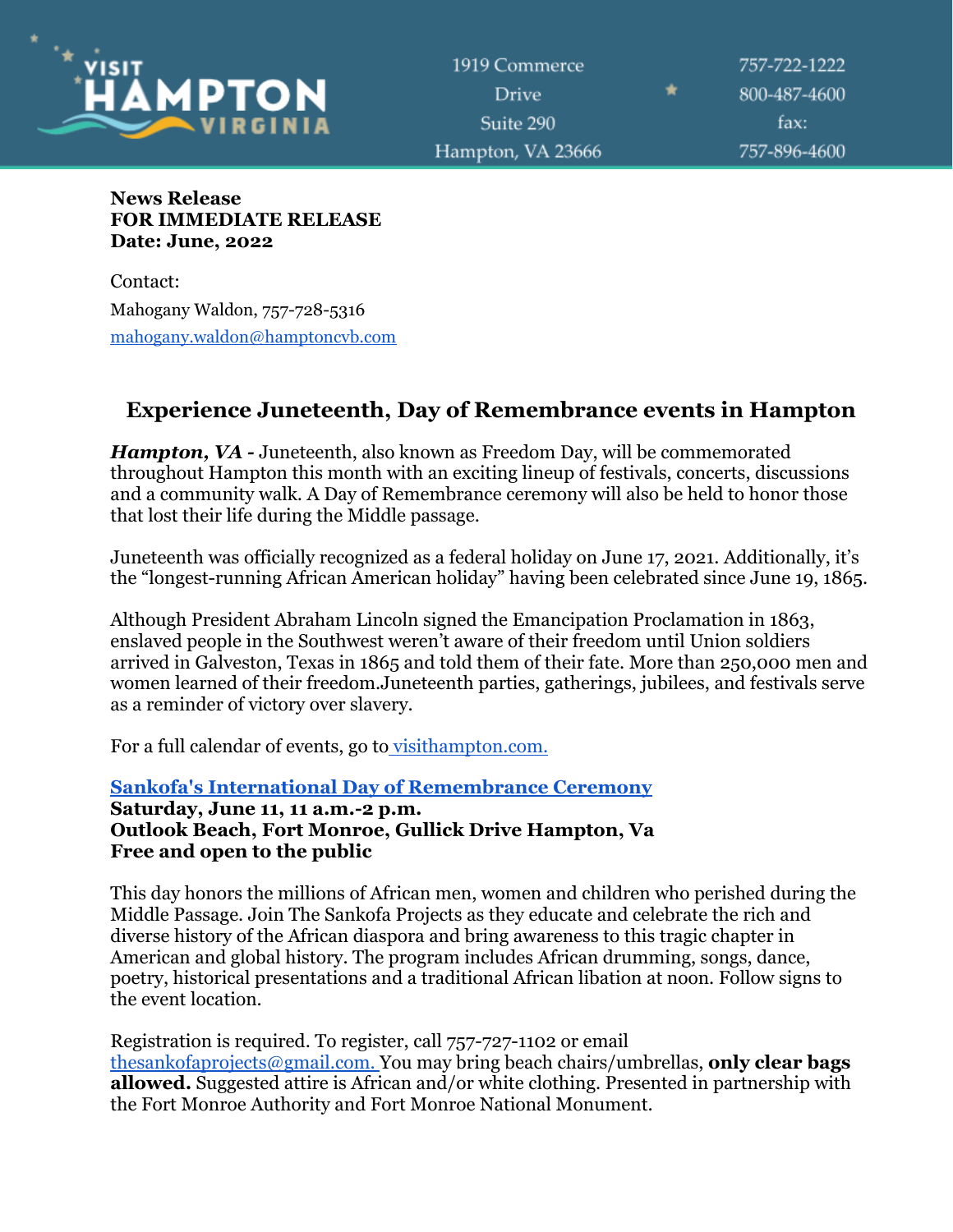## **[Juneteenth: The Fight for Freedom and the Power of Words](https://hampton.gov/Calendar.aspx?EID=43596)**

## **Monday, June 13, 6-8 p.m. Hampton History Museum, 120 Old Hampton Lane Hampton, Va Free and open to the public**

Join playwright Marie St. Clair for this Fragments of Freedom Cultural Arts & Theatre Productions event: showcasing spoken word, video and live music to honor the arc of freedom fought for by African Americans throughout history. A host of speakers from the arts, media, and the government will present excerpts of powerful speeches from historical figures that embody the innate desire for freedom and demand for civil rights.

Presented in partnership with the Fort Monroe Authority and Fort Monroe National Monument.

The Hampton History Museum is located at 120 Old Hampton Lane in Downtown Hampton. There is free parking in the garage across the street from the museum. For more information call 757-727-1102 or visit [www.hamptonhistorymuseum.org.](http://www.hamptonhistorymuseum.org/)

## **[Juneteenth Jazz: The Wave of Freedom Concert](https://fortmonroe.org/happening-now/)**

**Saturday, June 18, 6 p.m. Fort Monroe Theatre, 42 Tidball Rd, Hampton, Va Free and open to the public**

Many of the early Juneteenth traditions and celebrations revolved around music, dancing and togetherness and this year is no different! Enjoy a soulful evening of music at the Juneteenth Jazz: Wave of Freedom Concert. Sponsored by the Fort Monroe Authority and Fort Monroe National Monument, this dynamic and empowering event honors the legacy of Juneteenth through captivating performances from a variety of local jazz musicians. For more information call 757-637-7778.

## **[Celebrate Healthcare's Juneteenth Festival](https://celebratehealthcare.net/)**

**Sunday, June 19, 11 a.m.-6 p.m. Darling Stadium, 4111 Victoria Boulevard Hampton, Va Free and open to the public**

Celebrate freedom and Father's Day at Celebrate Healthcare's Juneteenth Festival. Attendees can partake in a plethora of community-focused activities including entertainment, health and wellness offerings, a resources fair and other special attractions. Rock and Roll Hall of Fame Inductee Rahiem (formerly with Grandmaster Flash and the Furious Five) will be the event's featured act. United Souls Band, Beauty for Ashes Dance Troupe and Gina J. Payne and "Step Up" Connection will also be performing at this year's festival. For more information call 757-287-0277.

**[The Hampton Faith Walk Community Juneteenth Celebration](https://www.facebook.com/Faith-Walk-Hampton-107276994360481/) Still Walking for Racial Justice & Equality Sunday June 19, 11 a.m.-4 p.m. Mill Point Park, 100 Eaton Street Hampton, Va**

Faith Walk Hampton invites you to their 3rd annual Juneteenth Celebration: Still Walking for Racial Justice & Equality. This event seeks to heal racial injustice in our community. A